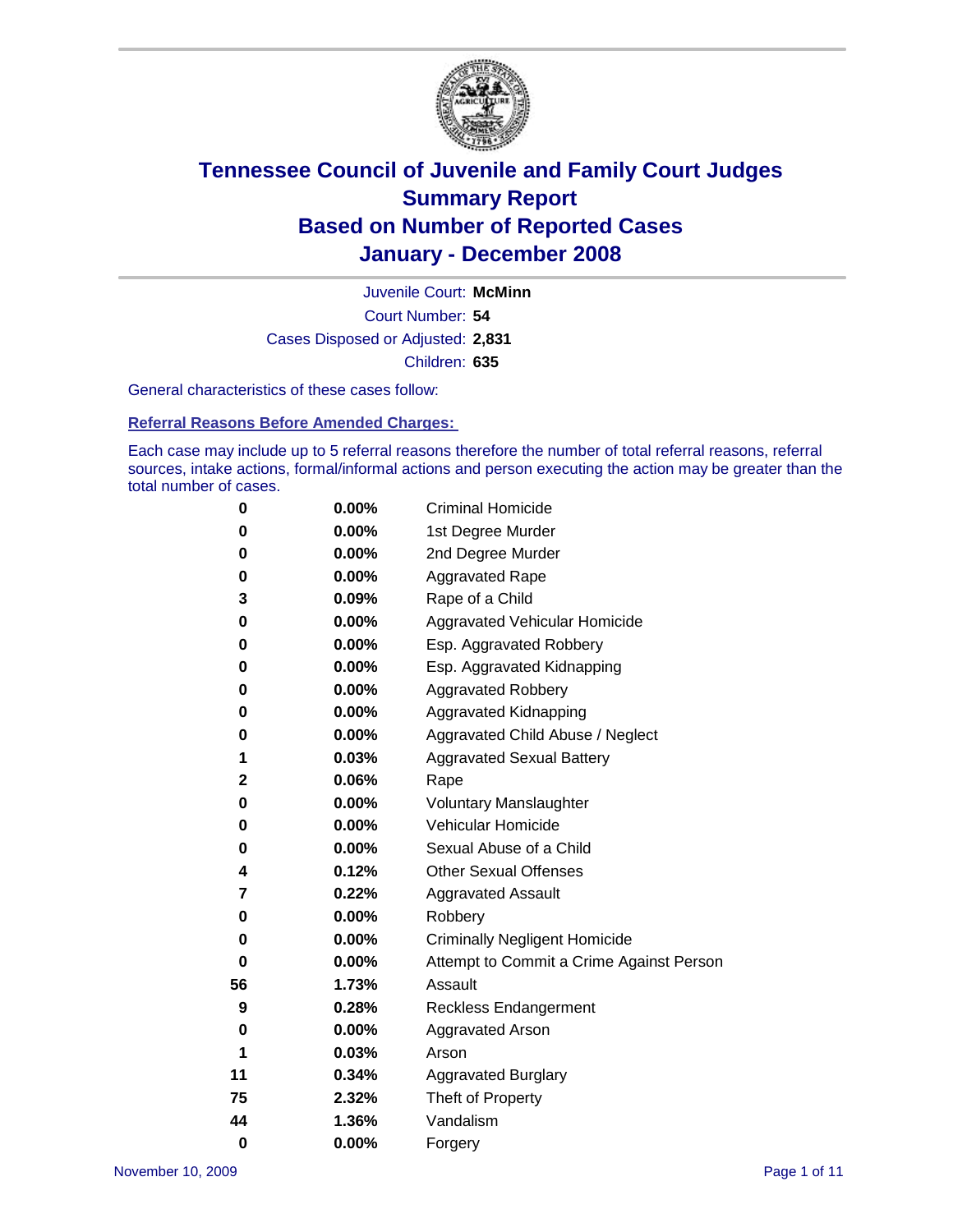

Court Number: **54** Juvenile Court: **McMinn** Cases Disposed or Adjusted: **2,831** Children: **635**

#### **Referral Reasons Before Amended Charges:**

Each case may include up to 5 referral reasons therefore the number of total referral reasons, referral sources, intake actions, formal/informal actions and person executing the action may be greater than the total number of cases.

| 0              | 0.00%    | <b>Worthless Checks</b>                                     |  |  |  |
|----------------|----------|-------------------------------------------------------------|--|--|--|
| 0              | 0.00%    | Illegal Possession / Fraudulent Use of Credit / Debit Cards |  |  |  |
| 11             | 0.34%    | <b>Burglary</b>                                             |  |  |  |
| 0              | $0.00\%$ | Unauthorized Use of a Vehicle                               |  |  |  |
| 1              | 0.03%    | <b>Cruelty to Animals</b>                                   |  |  |  |
| 10             | 0.31%    | Sale of Controlled Substances                               |  |  |  |
| 53             | 1.64%    | <b>Other Drug Offenses</b>                                  |  |  |  |
| 32             | 0.99%    | <b>Possession of Controlled Substances</b>                  |  |  |  |
| $\pmb{0}$      | $0.00\%$ | <b>Criminal Attempt</b>                                     |  |  |  |
| 9              | 0.28%    | Carrying Weapons on School Property                         |  |  |  |
| 3              | 0.09%    | Unlawful Carrying / Possession of a Weapon                  |  |  |  |
| 8              | 0.25%    | <b>Evading Arrest</b>                                       |  |  |  |
| 0              | 0.00%    | Escape                                                      |  |  |  |
| 3              | 0.09%    | Driving Under Influence (DUI)                               |  |  |  |
| 38             | 1.17%    | Possession / Consumption of Alcohol                         |  |  |  |
| $\overline{7}$ | 0.22%    | Resisting Stop, Frisk, Halt, Arrest or Search               |  |  |  |
| 0              | 0.00%    | <b>Aggravated Criminal Trespass</b>                         |  |  |  |
| 3              | 0.09%    | Harassment                                                  |  |  |  |
| 0              | 0.00%    | Failure to Appear                                           |  |  |  |
| 6              | 0.19%    | Filing a False Police Report                                |  |  |  |
| $\mathbf 2$    | 0.06%    | Criminal Impersonation                                      |  |  |  |
| 78             | 2.41%    | <b>Disorderly Conduct</b>                                   |  |  |  |
| 9              | 0.28%    | <b>Criminal Trespass</b>                                    |  |  |  |
| 7              | 0.22%    | Public Intoxication                                         |  |  |  |
| 0              | 0.00%    | Gambling                                                    |  |  |  |
| 138            | 4.26%    | Traffic                                                     |  |  |  |
| 0              | 0.00%    | Local Ordinances                                            |  |  |  |
| 0              | 0.00%    | Violation of Wildlife Regulations                           |  |  |  |
| 0              | 0.00%    | Contempt of Court                                           |  |  |  |
| 70             | 2.16%    | Violation of Probation                                      |  |  |  |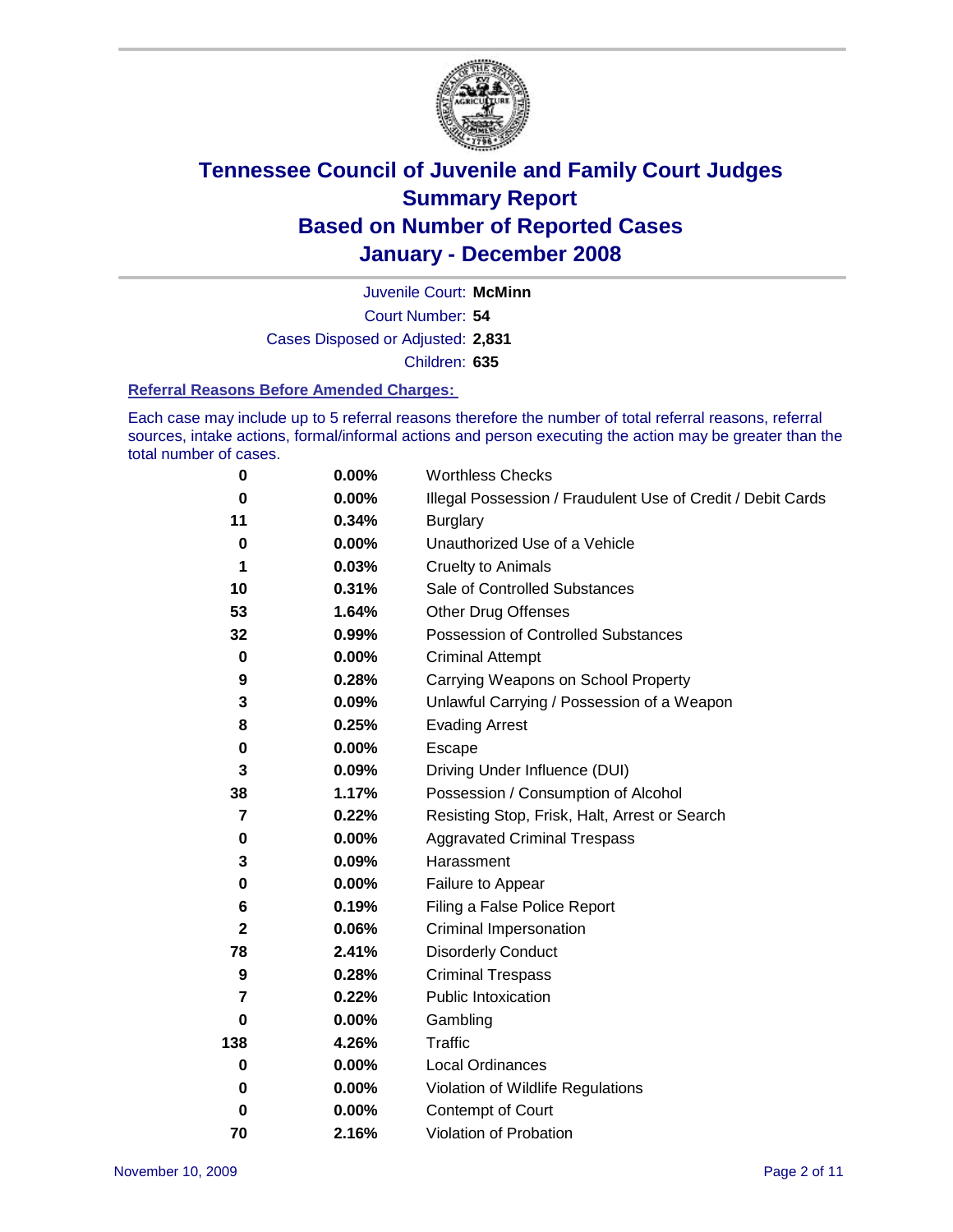

Court Number: **54** Juvenile Court: **McMinn** Cases Disposed or Adjusted: **2,831** Children: **635**

#### **Referral Reasons Before Amended Charges:**

Each case may include up to 5 referral reasons therefore the number of total referral reasons, referral sources, intake actions, formal/informal actions and person executing the action may be greater than the total number of cases.

| 4        | 0.12%   | Violation of Aftercare                |
|----------|---------|---------------------------------------|
| 49       | 1.51%   | Unruly Behavior                       |
| 139      | 4.29%   | Truancy                               |
| 26       | 0.80%   | In-State Runaway                      |
| 1        | 0.03%   | Out-of-State Runaway                  |
| 92       | 2.84%   | Possession of Tobacco Products        |
| 0        | 0.00%   | Violation of a Valid Court Order      |
| 35       | 1.08%   | Violation of Curfew                   |
| 1        | 0.03%   | <b>Sexually Abused Child</b>          |
| 5        | 0.15%   | <b>Physically Abused Child</b>        |
| 0        | 0.00%   | Dependency / Neglect                  |
| 0        | 0.00%   | <b>Termination of Parental Rights</b> |
| 0        | 0.00%   | Violation of Pretrial Diversion       |
| $\bf{0}$ | 0.00%   | Violation of Informal Adjustment      |
| 309      | 9.54%   | <b>Judicial Review</b>                |
| 1,843    | 56.92%  | <b>Administrative Review</b>          |
| 0        | 0.00%   | <b>Foster Care Review</b>             |
| 1        | 0.03%   | Custody                               |
| 0        | 0.00%   | Visitation                            |
| 0        | 0.00%   | Paternity / Legitimation              |
| 0        | 0.00%   | <b>Child Support</b>                  |
| $\bf{0}$ | 0.00%   | <b>Request for Medical Treatment</b>  |
| 0        | 0.00%   | <b>Consent to Marry</b>               |
| 32       | 0.99%   | Other                                 |
| 3,238    | 100.00% | <b>Total Referrals</b>                |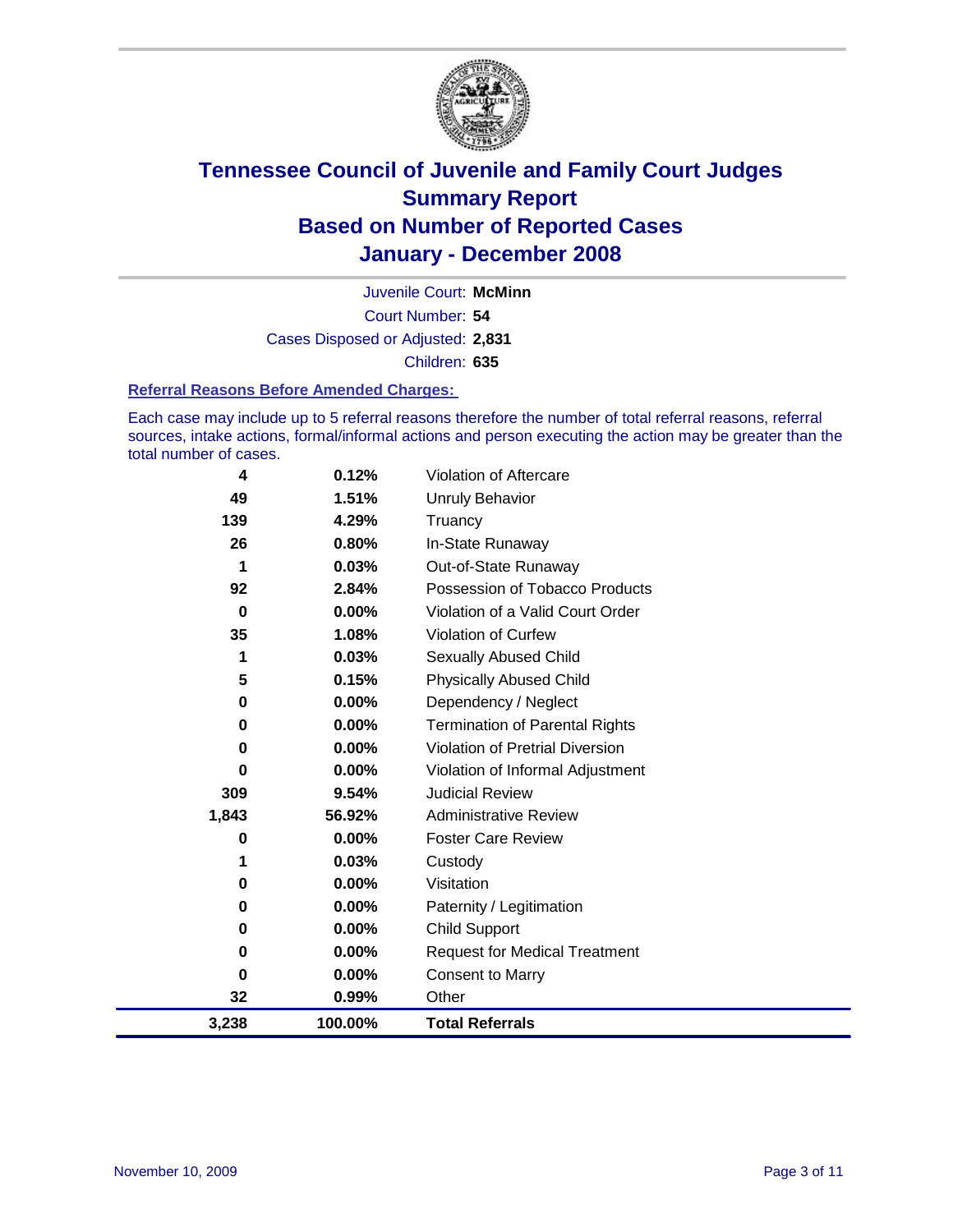

| Juvenile Court: McMinn            |  |
|-----------------------------------|--|
| Court Number: 54                  |  |
| Cases Disposed or Adjusted: 2,831 |  |
| Children: 635                     |  |

### **Referral Sources: 1**

| 3,238 | 100.00% | <b>Total Referral Sources</b>     |
|-------|---------|-----------------------------------|
| 0     | 0.00%   | Other                             |
| 0     | 0.00%   | Unknown                           |
| 0     | 0.00%   | Hospital                          |
| 0     | 0.00%   | Child & Parent                    |
| 46    | 1.42%   | Victim                            |
| 18    | 0.56%   | <b>Other Court</b>                |
| 0     | 0.00%   | Social Agency                     |
| 2,209 | 68.22%  | <b>Court Staff</b>                |
| 0     | 0.00%   | <b>District Attorney's Office</b> |
| 7     | 0.22%   | <b>Other State Department</b>     |
| 15    | 0.46%   | <b>DCS</b>                        |
| 0     | 0.00%   | <b>CSA</b>                        |
| 173   | 5.34%   | School                            |
| 5     | 0.15%   | Self                              |
| 8     | 0.25%   | Relatives                         |
| 61    | 1.88%   | Parents                           |
| 696   | 21.49%  | Law Enforcement                   |

### **Age of Child at Referral: 2**

| 635 | 100.00% | <b>Total Child Count</b> |
|-----|---------|--------------------------|
| 0   | 0.00%   | <b>Unknown</b>           |
| 0   | 0.00%   | Ages 19 and Over         |
| 186 | 29.29%  | Ages 17 through 18       |
| 299 | 47.09%  | Ages 15 through 16       |
| 100 | 15.75%  | Ages 13 through 14       |
| 29  | 4.57%   | Ages 11 through 12       |
| 21  | 3.31%   | Ages 10 and Under        |
|     |         |                          |

<sup>1</sup> If different than number of Referral Reasons (3238), verify accuracy of your court's data.

<sup>2</sup> One child could be counted in multiple categories, verify accuracy of your court's data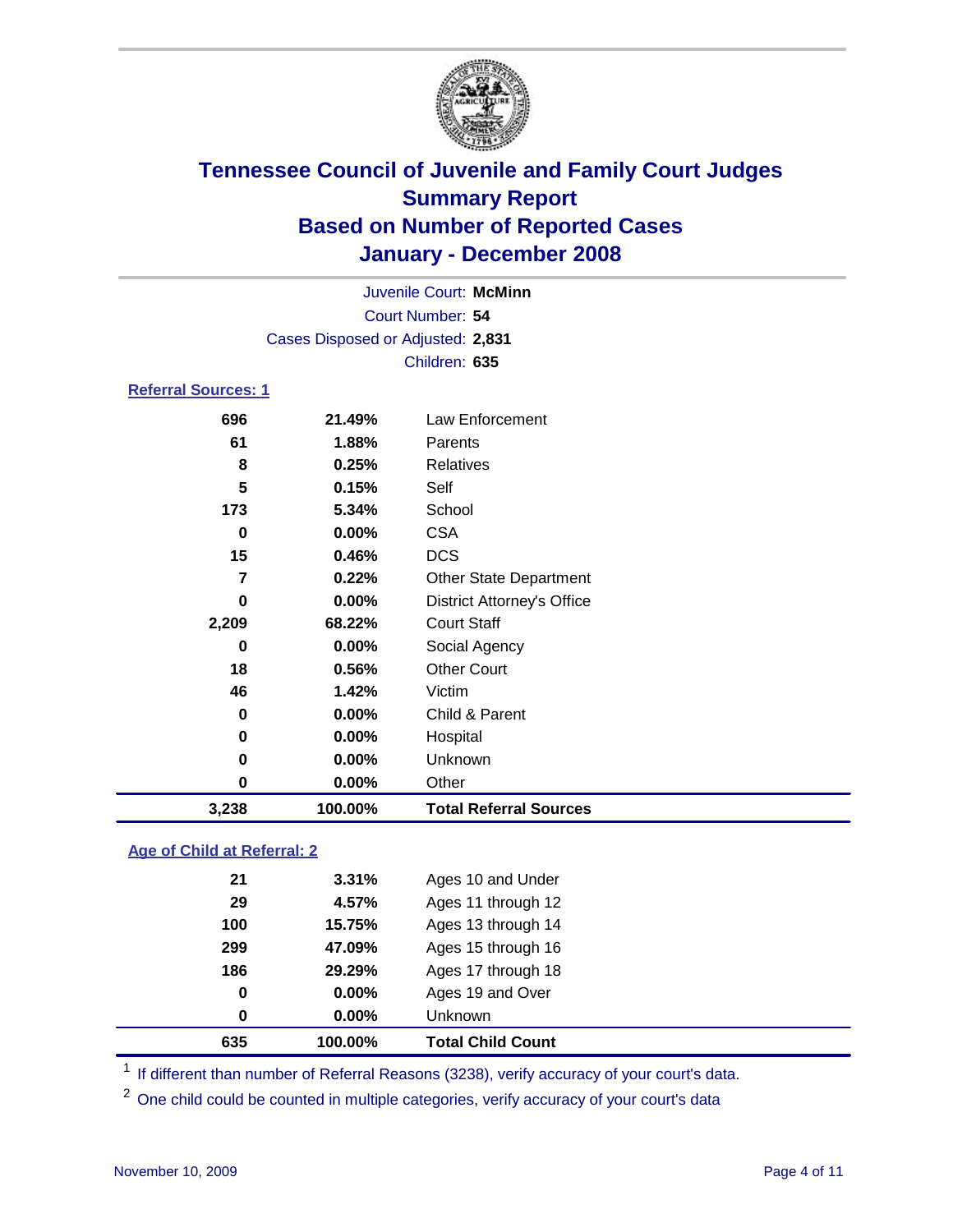

| Juvenile Court: McMinn                  |                                   |                          |  |  |  |
|-----------------------------------------|-----------------------------------|--------------------------|--|--|--|
| Court Number: 54                        |                                   |                          |  |  |  |
|                                         | Cases Disposed or Adjusted: 2,831 |                          |  |  |  |
|                                         |                                   | Children: 635            |  |  |  |
| Sex of Child: 1                         |                                   |                          |  |  |  |
| 420                                     | 66.14%                            | Male                     |  |  |  |
| 215                                     | 33.86%                            | Female                   |  |  |  |
| $\bf{0}$                                | 0.00%                             | Unknown                  |  |  |  |
| 635                                     | 100.00%                           | <b>Total Child Count</b> |  |  |  |
| Race of Child: 1                        |                                   |                          |  |  |  |
| 559                                     | 88.03%                            | White                    |  |  |  |
| 63                                      | 9.92%                             | African American         |  |  |  |
| 0                                       | 0.00%                             | Native American          |  |  |  |
| $\mathbf{2}$                            | 0.31%                             | Asian                    |  |  |  |
| 11                                      | 1.73%                             | Mixed                    |  |  |  |
| $\bf{0}$                                | 0.00%                             | Unknown                  |  |  |  |
| 635                                     | 100.00%                           | <b>Total Child Count</b> |  |  |  |
| <b>Hispanic Origin: 1</b>               |                                   |                          |  |  |  |
| 18                                      | 2.83%                             | Yes                      |  |  |  |
| 617                                     | 97.17%                            | <b>No</b>                |  |  |  |
| $\mathbf 0$                             | 0.00%                             | Unknown                  |  |  |  |
| 635                                     | 100.00%                           | <b>Total Child Count</b> |  |  |  |
| <b>School Enrollment of Children: 1</b> |                                   |                          |  |  |  |
| 611                                     | 96.22%                            | Yes                      |  |  |  |
| 16                                      | 2.52%                             | No                       |  |  |  |
| 8                                       | 1.26%                             | Unknown                  |  |  |  |
| 635                                     | 100.00%                           | <b>Total Child Count</b> |  |  |  |

One child could be counted in multiple categories, verify accuracy of your court's data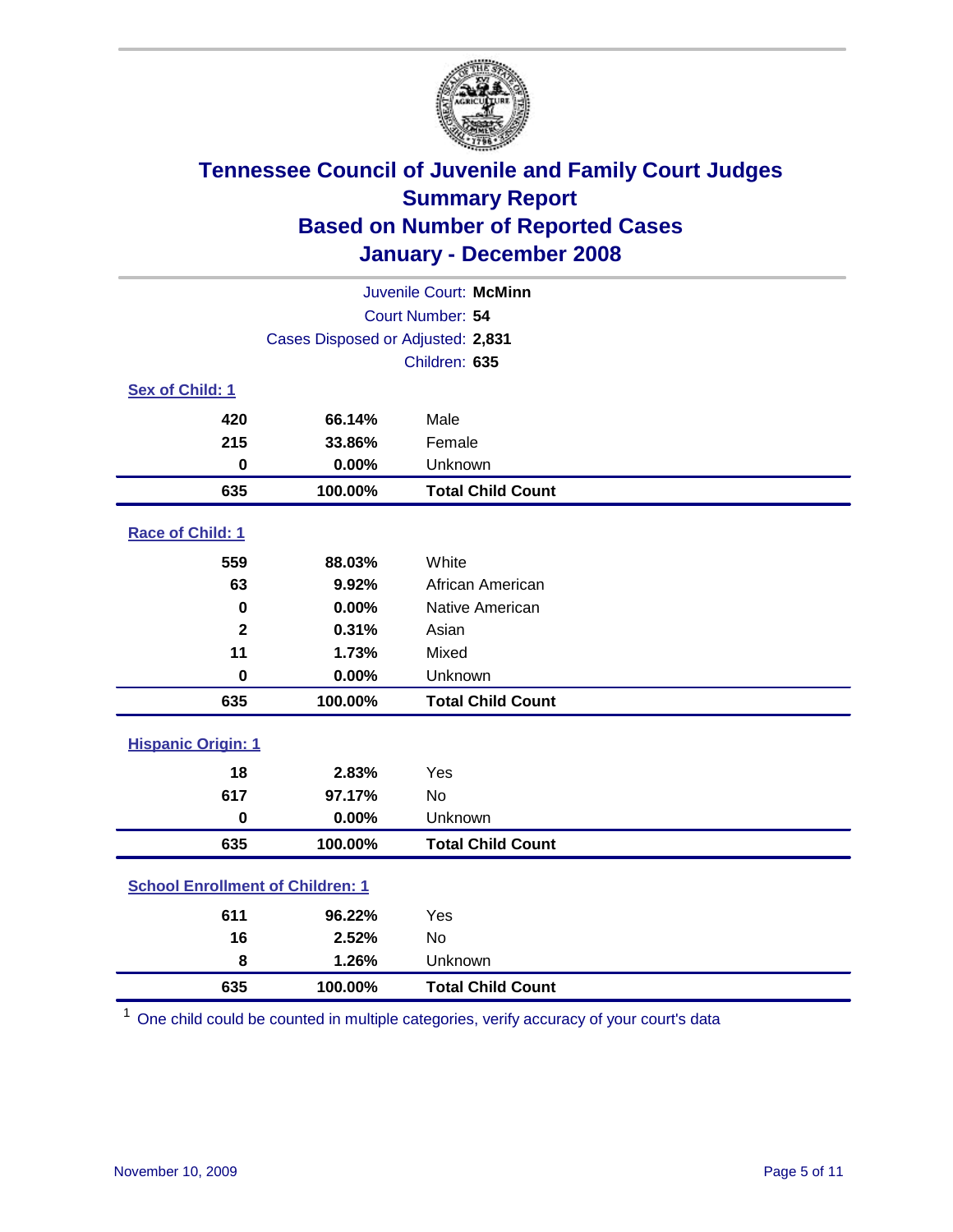

Court Number: **54** Juvenile Court: **McMinn** Cases Disposed or Adjusted: **2,831** Children: **635**

#### **Living Arrangement of Child at Time of Referral: 1**

| 635          | 100.00% | <b>Total Child Count</b>     |
|--------------|---------|------------------------------|
| 4            | 0.63%   | Other                        |
| 3            | 0.47%   | <b>Unknown</b>               |
| $\mathbf{2}$ | 0.31%   | Independent                  |
| $\mathbf{2}$ | 0.31%   | In an Institution            |
| 1            | 0.16%   | In a Residential Center      |
| $\mathbf{2}$ | 0.31%   | In a Group Home              |
| 6            | 0.94%   | With Foster Family           |
| 11           | 1.73%   | With Adoptive Parents        |
| 55           | 8.66%   | <b>With Relatives</b>        |
| 53           | 8.35%   | <b>With Father</b>           |
| 248          | 39.06%  | With Mother                  |
| 63           | 9.92%   | With Mother and Stepfather   |
| 15           | 2.36%   | With Father and Stepmother   |
| 170          | 26.77%  | With Both Biological Parents |
|              |         |                              |

#### **Type of Detention: 2**

| 2,831        | 100.00%  | <b>Total Detention Count</b> |
|--------------|----------|------------------------------|
| 0            | 0.00%    | Other                        |
| 2,816        | 99.47%   | Does Not Apply               |
| 0            | $0.00\%$ | Unknown                      |
| $\mathbf{2}$ | 0.07%    | <b>Psychiatric Hospital</b>  |
| 0            | 0.00%    | Jail - No Separation         |
| 0            | 0.00%    | Jail - Partial Separation    |
| 0            | $0.00\%$ | Jail - Complete Separation   |
| 13           | 0.46%    | Juvenile Detention Facility  |
| 0            | $0.00\%$ | Non-Secure Placement         |
|              |          |                              |

<sup>1</sup> One child could be counted in multiple categories, verify accuracy of your court's data

<sup>2</sup> If different than number of Cases (2831) verify accuracy of your court's data.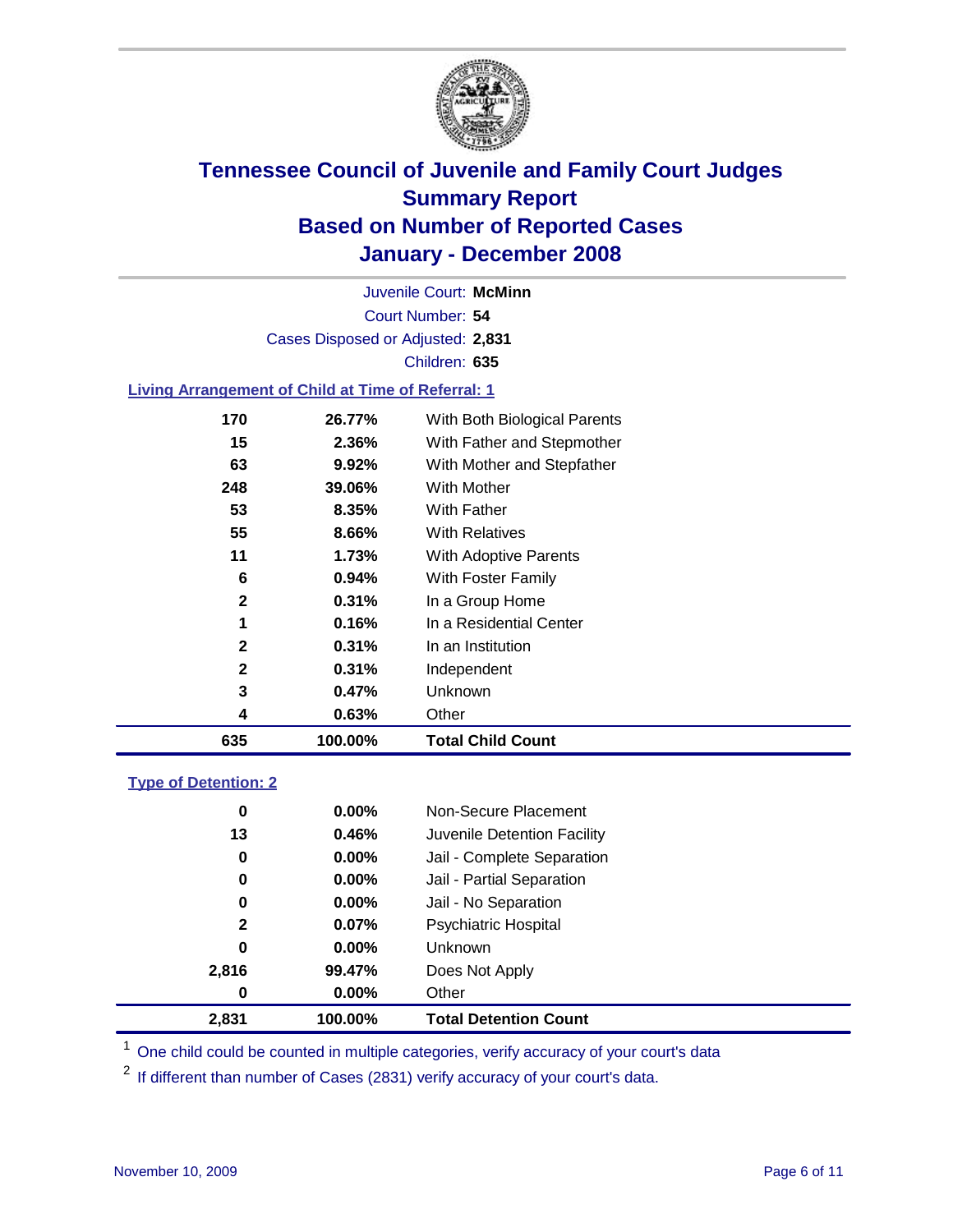

|                                                    | Juvenile Court: McMinn            |                                      |  |  |  |  |
|----------------------------------------------------|-----------------------------------|--------------------------------------|--|--|--|--|
|                                                    | Court Number: 54                  |                                      |  |  |  |  |
|                                                    | Cases Disposed or Adjusted: 2,831 |                                      |  |  |  |  |
|                                                    | Children: 635                     |                                      |  |  |  |  |
| <b>Placement After Secure Detention Hearing: 1</b> |                                   |                                      |  |  |  |  |
| 5                                                  | 0.18%                             | Returned to Prior Living Arrangement |  |  |  |  |
| $\mathbf 2$                                        | 0.07%                             | Juvenile Detention Facility          |  |  |  |  |
| $\bf{0}$                                           | 0.00%                             | Jail                                 |  |  |  |  |
| 3                                                  | 0.11%                             | Shelter / Group Home                 |  |  |  |  |
| 1                                                  | 0.04%                             | <b>Foster Family Home</b>            |  |  |  |  |
| $\mathbf 2$                                        | 0.07%                             | Psychiatric Hospital                 |  |  |  |  |
| $\bf{0}$                                           | 0.00%                             | Unknown                              |  |  |  |  |
| 2,817                                              | 99.51%                            | Does Not Apply                       |  |  |  |  |
| 1                                                  | 0.04%                             | Other                                |  |  |  |  |
| 2,831                                              | 100.00%                           | <b>Total Placement Count</b>         |  |  |  |  |
| <b>Intake Actions: 2</b>                           |                                   |                                      |  |  |  |  |
|                                                    |                                   |                                      |  |  |  |  |
| 888                                                | 27.42%                            | <b>Petition Filed</b>                |  |  |  |  |
| 5                                                  | 0.15%                             | <b>Motion Filed</b>                  |  |  |  |  |
| 0                                                  | 0.00%                             | <b>Citation Processed</b>            |  |  |  |  |
|                                                    | 0.03%                             | Notification of Paternity Processed  |  |  |  |  |
| 308                                                | 9.51%                             | Scheduling of Judicial Review        |  |  |  |  |
| 1,843                                              | 56.92%                            | Scheduling of Administrative Review  |  |  |  |  |
| 0                                                  | 0.00%                             | Scheduling of Foster Care Review     |  |  |  |  |
| 0                                                  | 0.00%                             | Unknown                              |  |  |  |  |
| 193                                                | 5.96%                             | Does Not Apply                       |  |  |  |  |
| $\mathbf 0$                                        | 0.00%                             | Other                                |  |  |  |  |
| 3,238                                              | 100.00%                           | <b>Total Intake Count</b>            |  |  |  |  |

<sup>1</sup> If different than number of Cases (2831) verify accuracy of your court's data.

<sup>2</sup> If different than number of Referral Reasons (3238), verify accuracy of your court's data.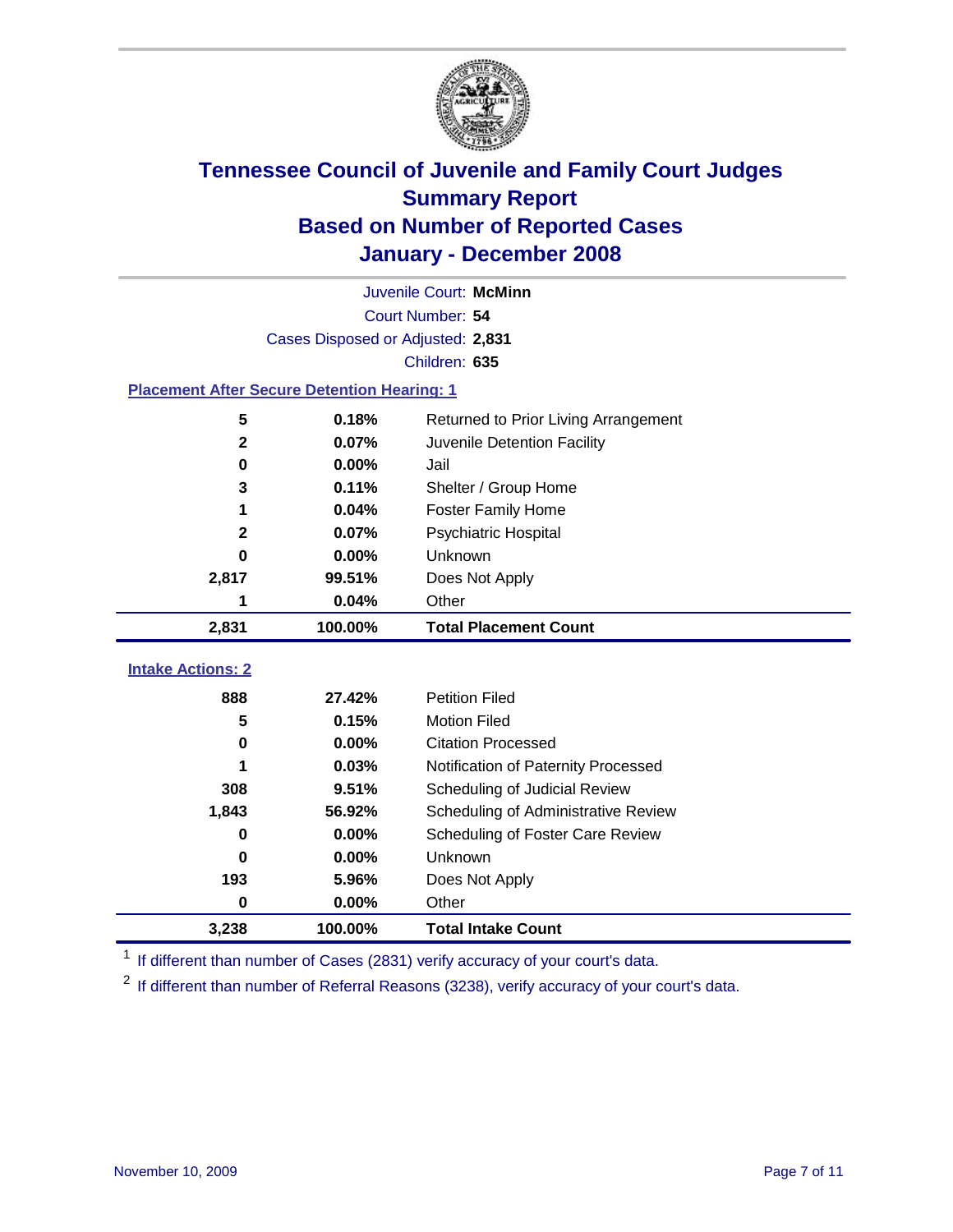

Court Number: **54** Juvenile Court: **McMinn** Cases Disposed or Adjusted: **2,831** Children: **635**

### **Last Grade Completed by Child: 1**

| 0                       | 0.00%   | Too Young for School     |
|-------------------------|---------|--------------------------|
| 3                       | 0.47%   | Preschool                |
| $\mathbf 2$             | 0.31%   | Kindergarten             |
| 4                       | 0.63%   | 1st Grade                |
| $\overline{\mathbf{r}}$ | 1.10%   | 2nd Grade                |
| 4                       | 0.63%   | 3rd Grade                |
| 9                       | 1.42%   | 4th Grade                |
| 12                      | 1.89%   | 5th Grade                |
| 29                      | 4.57%   | 6th Grade                |
| 30                      | 4.72%   | 7th Grade                |
| 127                     | 20.00%  | 8th Grade                |
| 140                     | 22.05%  | 9th Grade                |
| 155                     | 24.41%  | 10th Grade               |
| 90                      | 14.17%  | 11th Grade               |
| 7                       | 1.10%   | 12th Grade               |
| 0                       | 0.00%   | Non-Graded Special Ed    |
| 5                       | 0.79%   | <b>GED</b>               |
| $\mathbf 2$             | 0.31%   | Graduated                |
| 0                       | 0.00%   | Never Attended School    |
| 9                       | 1.42%   | Unknown                  |
| 0                       | 0.00%   | Other                    |
| 635                     | 100.00% | <b>Total Child Count</b> |

### **Enrolled in Special Education: 1**

| 64  | 10.08%  | Yes                      |
|-----|---------|--------------------------|
| 558 | 87.87%  | No                       |
| 13  | 2.05%   | Unknown                  |
| 635 | 100.00% | <b>Total Child Count</b> |

One child could be counted in multiple categories, verify accuracy of your court's data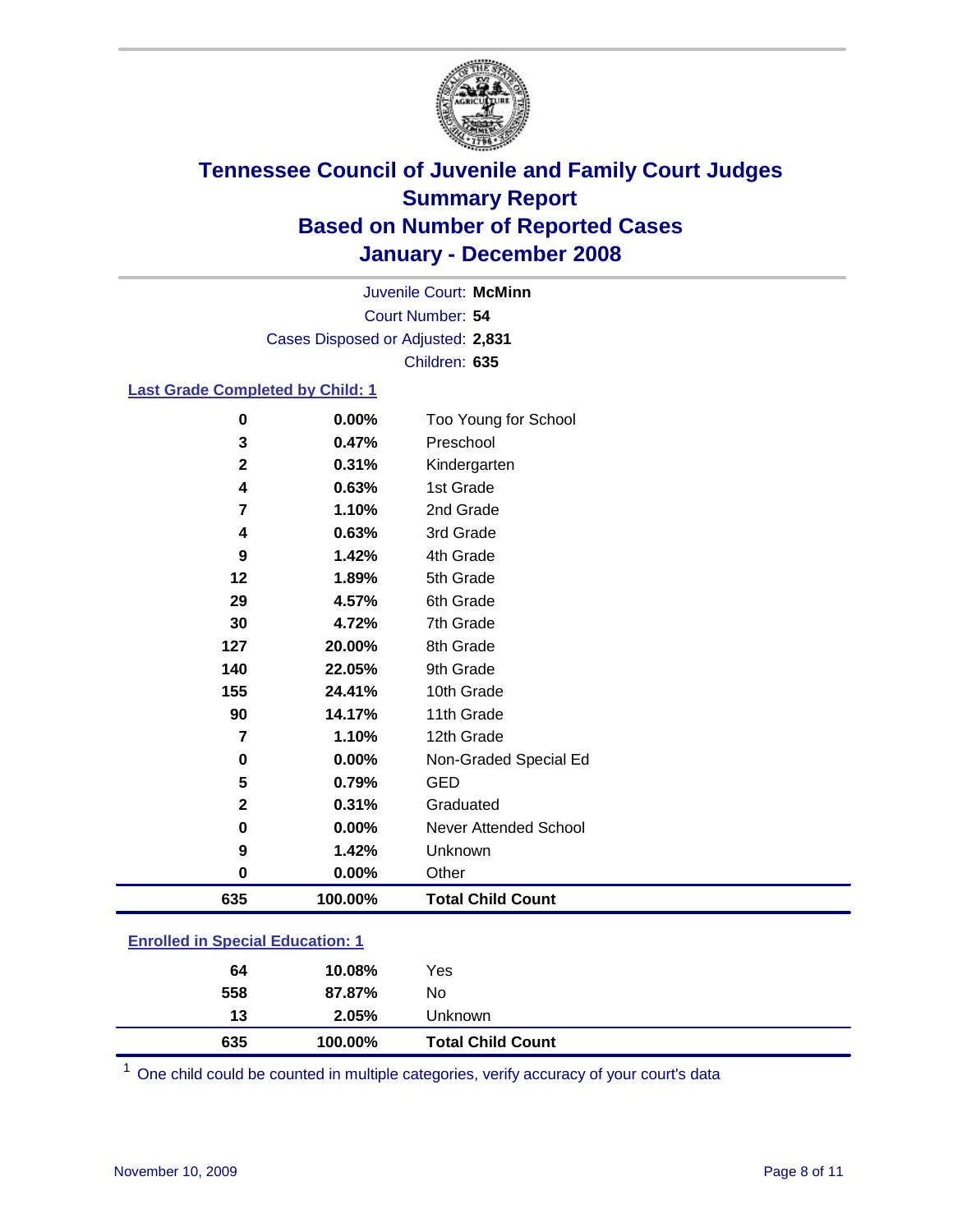

|                              |                                   | Juvenile Court: McMinn    |
|------------------------------|-----------------------------------|---------------------------|
|                              |                                   | Court Number: 54          |
|                              | Cases Disposed or Adjusted: 2,831 |                           |
|                              |                                   | Children: 635             |
| <b>Action Executed By: 1</b> |                                   |                           |
| 1,162                        | 35.89%                            | Judge                     |
| 1                            | 0.03%                             | Referee                   |
| 2,075                        | 64.08%                            | <b>YSO</b>                |
| 0                            | $0.00\%$                          | Other                     |
| 0                            | $0.00\%$                          | Unknown                   |
| 3,238                        | 100.00%                           | <b>Total Action Count</b> |

### **Formal / Informal Actions: 1**

| 39    | 1.20%    | Dismissed                                        |
|-------|----------|--------------------------------------------------|
| 0     | $0.00\%$ | Retired / Nolle Prosequi                         |
| 546   | 16.86%   | <b>Complaint Substantiated Delinquent</b>        |
| 151   | 4.66%    | <b>Complaint Substantiated Status Offender</b>   |
| 1     | 0.03%    | <b>Complaint Substantiated Dependent/Neglect</b> |
| 0     | $0.00\%$ | <b>Complaint Substantiated Abused</b>            |
| 0     | $0.00\%$ | <b>Complaint Substantiated Mentally III</b>      |
| 237   | 7.32%    | Informal Adjustment                              |
| 53    | 1.64%    | <b>Pretrial Diversion</b>                        |
| 0     | $0.00\%$ | <b>Transfer to Adult Court Hearing</b>           |
| 0     | $0.00\%$ | Charges Cleared by Transfer to Adult Court       |
|       | 0.03%    | Special Proceeding                               |
| 204   | 6.30%    | <b>Review Concluded</b>                          |
| 2,006 | 61.95%   | Case Held Open                                   |
| 0     | $0.00\%$ | Other                                            |
| 0     | $0.00\%$ | <b>Unknown</b>                                   |
| 3,238 | 100.00%  | <b>Total Action Count</b>                        |

<sup>1</sup> If different than number of Referral Reasons (3238), verify accuracy of your court's data.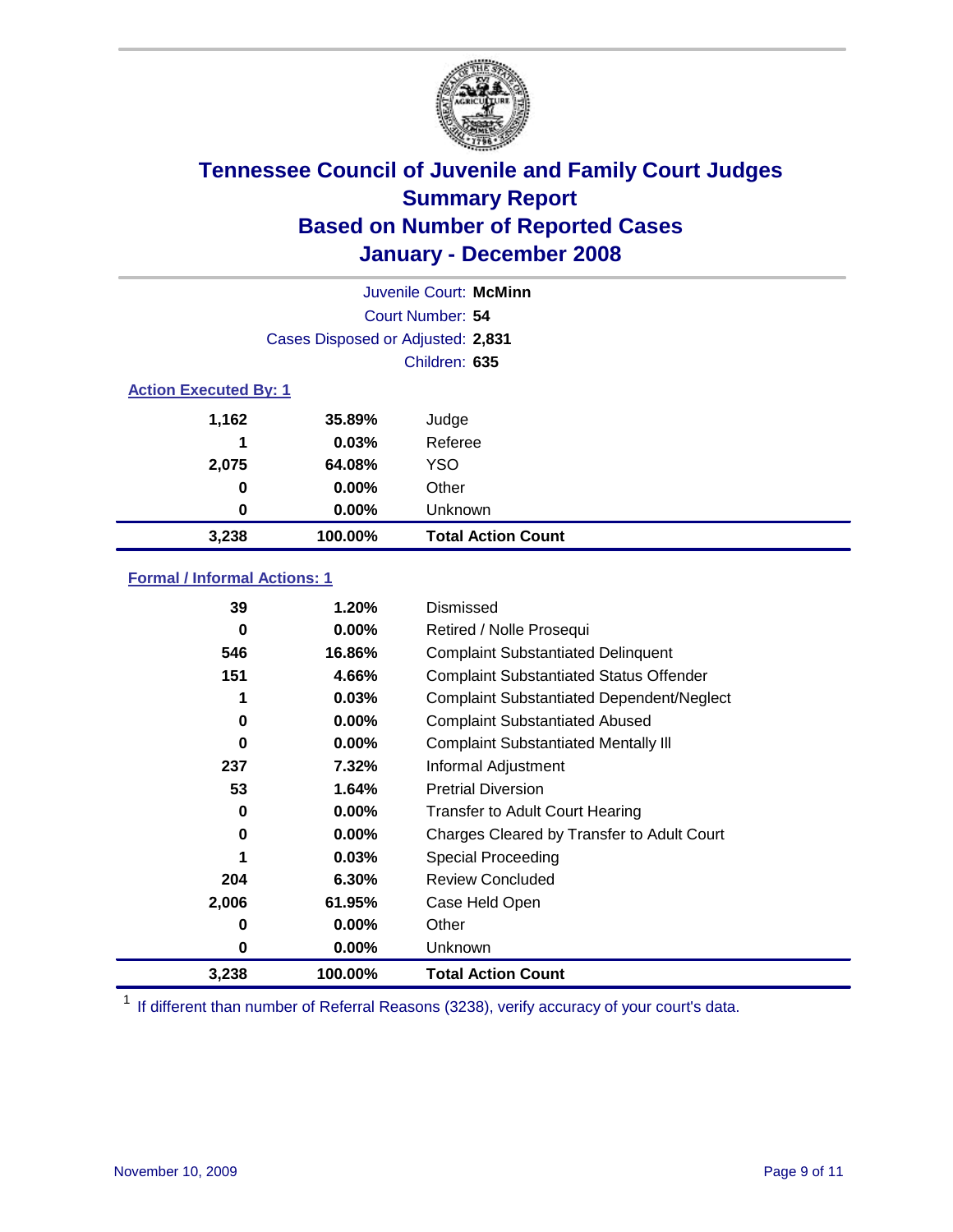

|                       |                                   | Juvenile Court: McMinn                                |
|-----------------------|-----------------------------------|-------------------------------------------------------|
|                       |                                   | Court Number: 54                                      |
|                       | Cases Disposed or Adjusted: 2,831 |                                                       |
|                       |                                   | Children: 635                                         |
| <b>Case Outcomes:</b> |                                   | There can be multiple outcomes for one child or case. |
| 75                    | 1.77%                             | Case Dismissed                                        |
| 1                     | 0.02%                             | Case Retired or Nolle Prosequi                        |
| 180                   | 4.24%                             | Warned / Counseled                                    |
| 2,184                 | 51.46%                            | <b>Held Open For Review</b>                           |
| 281                   | 6.62%                             | Supervision / Probation to Juvenile Court             |
| 74                    | 1.74%                             | <b>Probation to Parents</b>                           |
| 21                    | 0.49%                             | Referral to Another Entity for Supervision / Service  |
| 45                    | 1.06%                             | Referred for Mental Health Counseling                 |
| 88                    | 2.07%                             | Referred for Alcohol and Drug Counseling              |
| 19                    | 0.45%                             | Referred to Alternative School                        |
| 0                     | 0.00%                             | Referred to Private Child Agency                      |
| 57                    | 1.34%                             | Referred to Defensive Driving School                  |
| 0                     | 0.00%                             | Referred to Alcohol Safety School                     |
| 0                     | 0.00%                             | Referred to Juvenile Court Education-Based Program    |
| 94                    | 2.21%                             | Driver's License Held Informally                      |
| 0                     | 0.00%                             | <b>Voluntary Placement with DMHMR</b>                 |
| 0                     | 0.00%                             | <b>Private Mental Health Placement</b>                |
| 0                     | 0.00%                             | <b>Private MR Placement</b>                           |
| 0                     | 0.00%                             | Placement with City/County Agency/Facility            |
| 0                     | 0.00%                             | Placement with Relative / Other Individual            |
| 61                    | 1.44%                             | Fine                                                  |
| 249                   | 5.87%                             | <b>Public Service</b>                                 |
| 33                    | 0.78%                             | Restitution                                           |
| 1                     | 0.02%                             | <b>Runaway Returned</b>                               |
| 9                     | 0.21%                             | No Contact Order                                      |
| $\bf{0}$              | $0.00\%$                          | Injunction Other than No Contact Order                |
| 6                     | 0.14%                             | <b>House Arrest</b>                                   |
| 0                     | 0.00%                             | <b>Court Defined Curfew</b>                           |
| 24                    | 0.57%                             | Dismissed from Informal Adjustment                    |
| 60                    | 1.41%                             | <b>Dismissed from Pretrial Diversion</b>              |
| 104                   | 2.45%                             | <b>Released from Probation</b>                        |
| 3                     | 0.07%                             | <b>Transferred to Adult Court</b>                     |
| 0                     | $0.00\%$                          | <b>DMHMR Involuntary Commitment</b>                   |